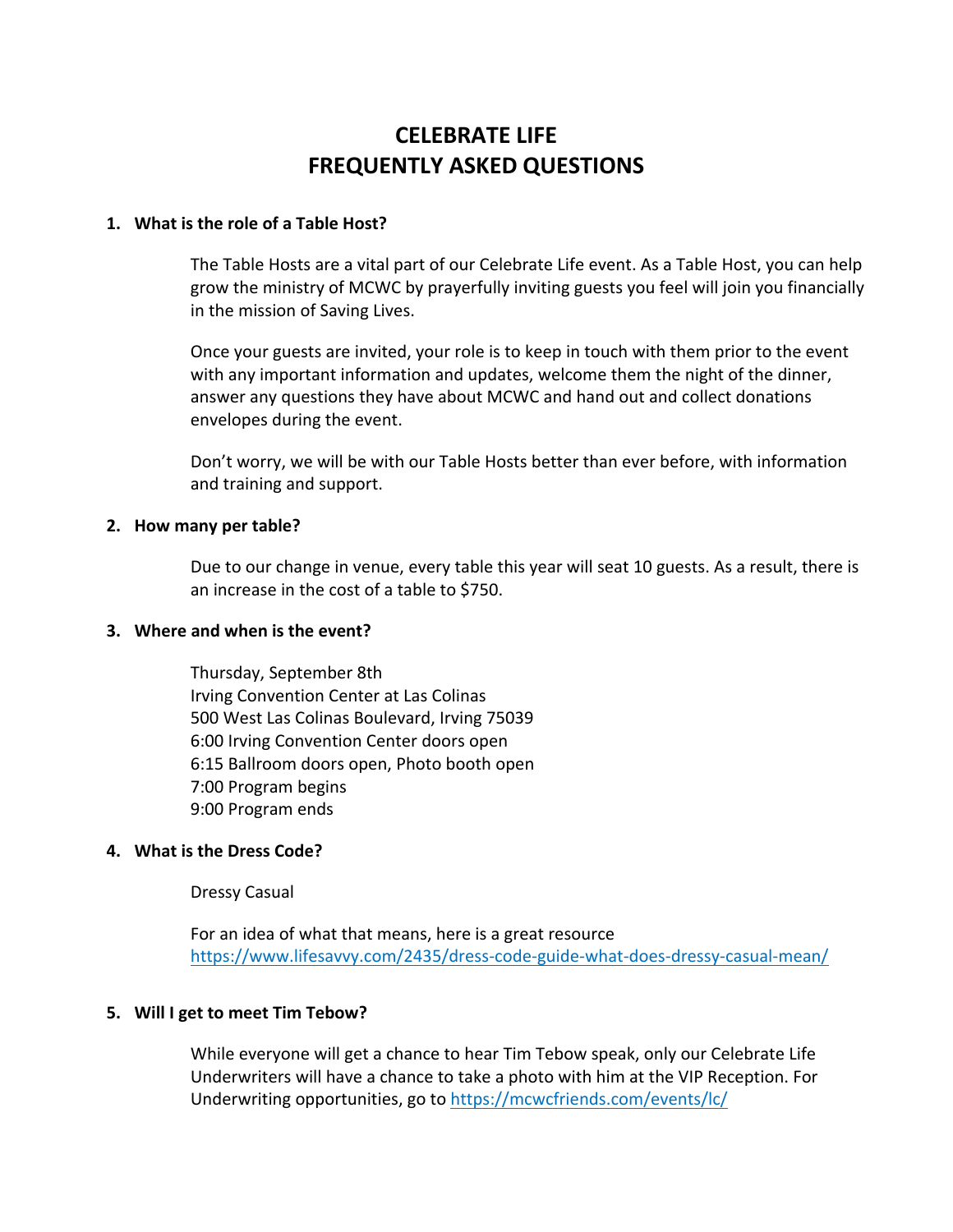## **6. Will I be collecting money?**

There will be envelopes at the table on the night of the event to collect donations. More specific instructions will be given to Table Hosts as the event gets closer.

Please note that sharing the opportunity to give to MCWC is an important part of the role of Table Host.

## **7. Why do we ask guests to donate? Isn't that covered with the Reservation or Table Host fee?**

Reservation and Table costs pay for event costs such as venue, meal and speaker fees. As our largest fund raiser of the year, it is important we appeal to our guests to consider supporting us with a donation.

# **8. What if I don't fill the whole table?**

It is important to make every attempt to prayerfully fill your table. If you have cancellations, please reach out to additional friends or even friends of your other guests!

As the event gets closer, we will stay in contact to determine if there are empty spaces at your table. If so, we will be able to fill those spaces with guests who purchased individual reservations. This will be a great opportunity for you to meet new friends and welcome them as part of your group.

# **9. If you add people to my table, will I be reimbursed?**

While possible, your table is purchased as a donation and at a discounted rate. Reimbursing a partial table would require a full reimbursement after which you'd need to repurchase the individual reservations at the higher individual reservation rate.

#### **10. Who do I contact for questions?**

Table Hosts will have a member of the Table Host team assigned who will be contacting you. That person will also be available to answer any questions.

Our Senior Director of Development, Denise Epp, is always available to answer questions if you have not yet been assigned a Table Host team member or if you are purchasing individual reservations. You can reach her at denise@mcwomensclinic.com or 817-577-4387.

#### **11. Will there be a Cash Bar?**

No, a Cash Bar will not be available.

# **12. Can I bring my children?**

Due to the demand we will have for seats this year, and that this is our largest fund raising event of the year, we ask that you only have adults at your table.